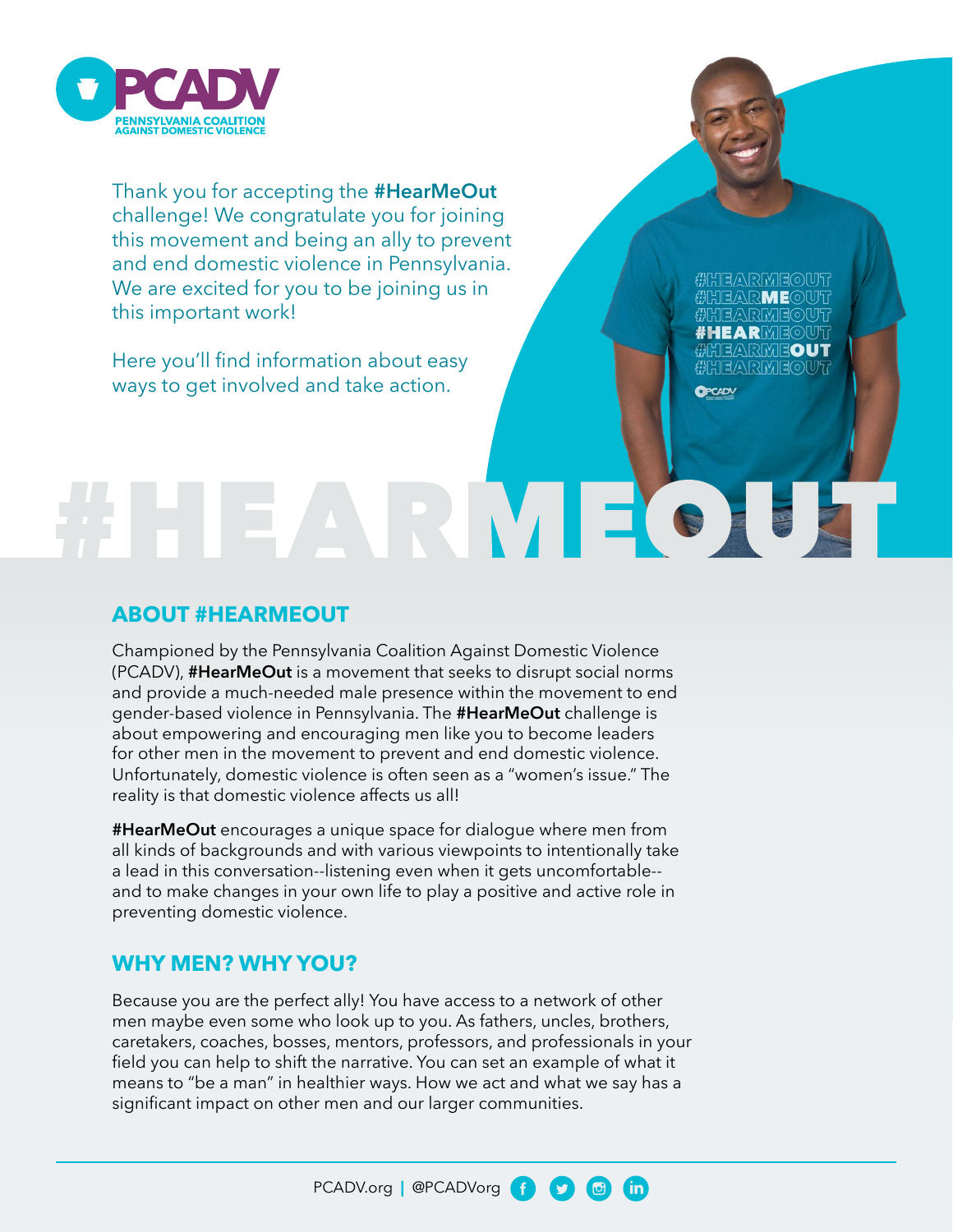# **WHAT NOW? LET'S DO THIS!**

Now that you have accepted the challenge, there are two essential ways you can take action.

# **STEP UP!**

Sometimes we see things that make us feel uncomfortable. You know, like a friend making an inappropriate joke about a woman, or someone who doesn't get the hint after they have been asked to stop or have been deliberately ignored.

Maybe you get that gut feeling that what's going on isn't right and you want to do something about it, but aren't really sure how.

Stepping up can be uncomfortable, but it's definitely the right thing to do. You might worry about what to do next and ask yourself: Will they get defensive? Will this turn into a fight? Will they think I'm not "man enough" to take a joke?

We get it. Those are legitimate concerns. But here are some ways to safely step up and hold others accountable for their actions.

- You don't have to get involved if you feel like it may cause a physical<br>confrontation. You can always ask a friend or someone else to bask y confrontation. You can always ask a friend or someone else to back you up. Or think about telling a bouncer or calling the police.
- You don't have to confront the issue directly. Sometimes creating a distraction<br>is enough Hear us out if a person you know is starting to be aggressive toward is enough. Hear us out, if a person you know is starting to be aggressive toward their partner, you don't have to call them out if you don't want to, simply ask them to join you in another room. There you can calmly share your concerns without embarrassing them in front of others or escalating the situation.

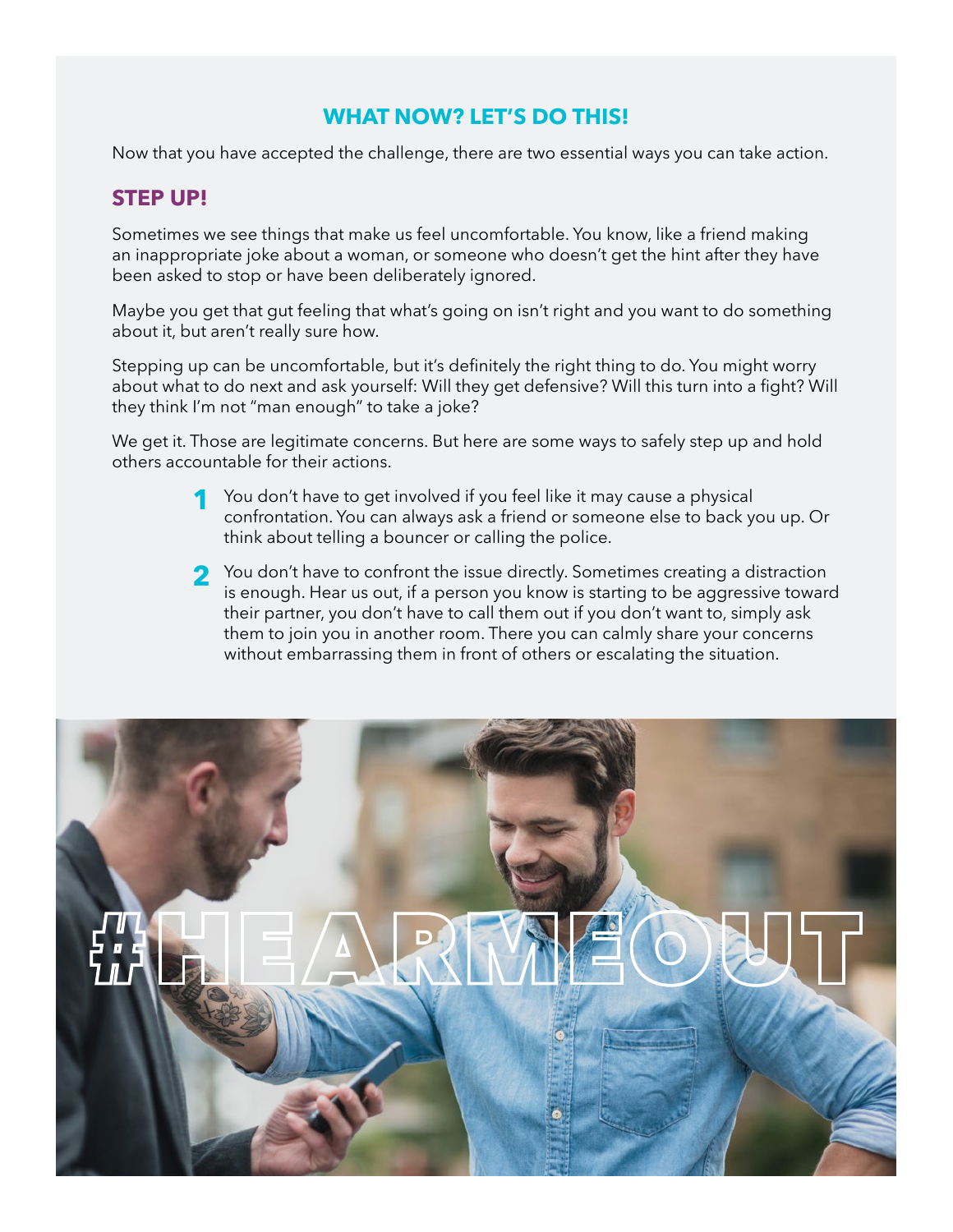#### **SITUATION 1**

Let's say you're at a bar with friends. You notice that a guy is preventing a woman from leaving. In this situation you could:

- Inform the bouncer or bartender that you think something is up, and you'd like someone to check on the situation.
- Walk over to the guy and ask if he knows directions to the closest pizza shop. That might distract him and give the woman time to leave.

#### **SITUATION 2**

You're at the gym with your friend when A group of women walk by and your friend calls out to them. They ignore him, so he responds by insulting them and calling them names.In this situation you could:

- Suggest you both get back to the workout to get all of your reps in. hopefully that will take his attention to the women back to the workout.
- In a friendly way, suggest that the women don't seem interested and he should leave them alone. If he doesn't get it, ask him to try to put himself in their position and think about how that might make them uncomfortable.

**HEARM** EARMEOUT HEARMEOUT **DPCADV** 

#### **SITUATION 3**

You and your friend are hanging out playing video games. You notice your friend is distracted and is sending text messages every chance he gets. You ask what's up and he responds with, "My girlfriend is out with her friends. I'm just keeping tabs on her."

You can let your friend know that it's healthy for both partners to be able pursue their own interests and spend time with friends. You could also suggest that his girlfriend might feel that the constant texting is controlling behavior.

Of course, these are not the only situations you will encounter or the only actions you can take. For every situation, there are a number of ways to redirect or intervene. What's most important is that the small steps you take can lead to big changes in helping others feel comfortable and making our communities safer.